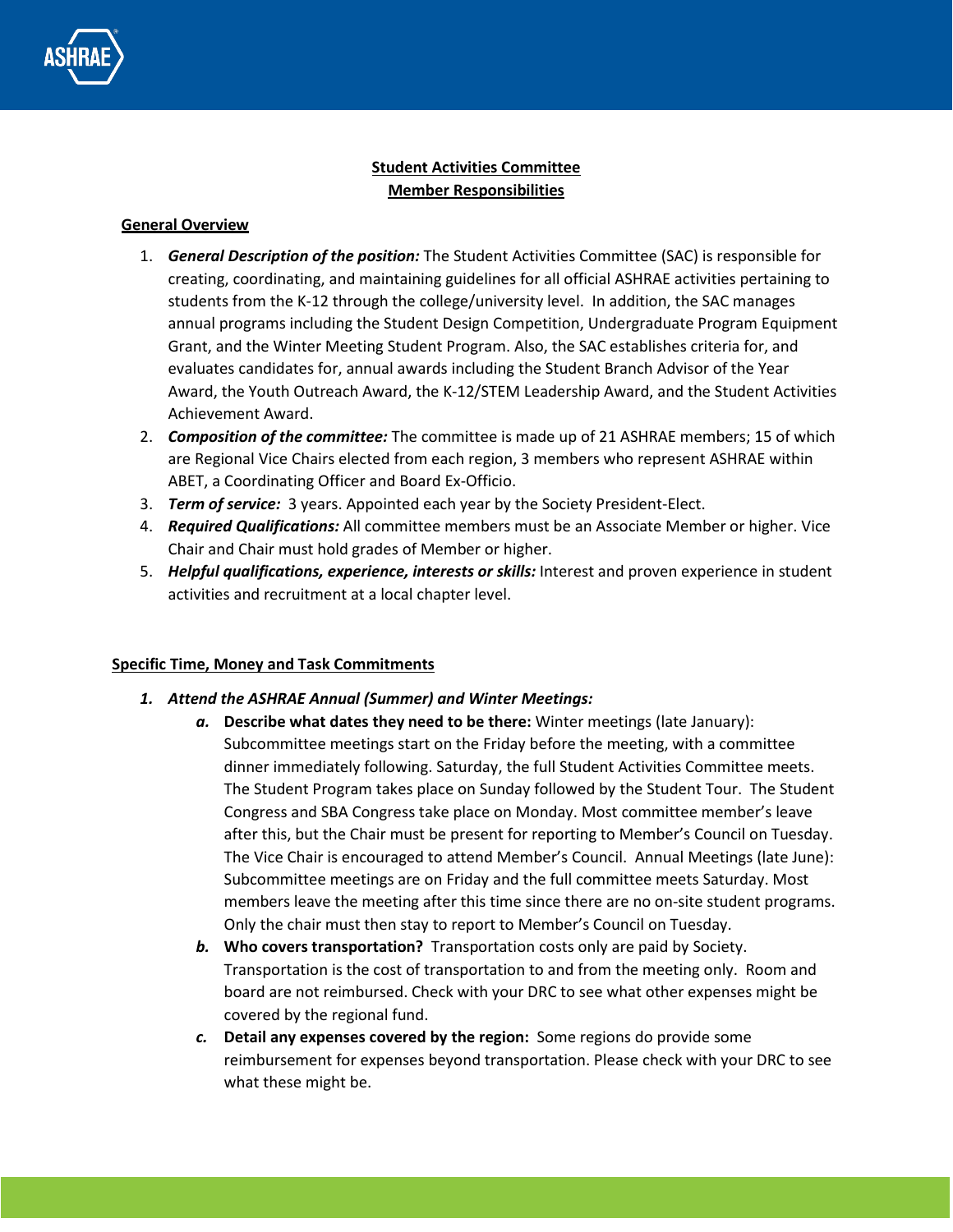

- *d.* **Special note for expenses covered by region for incoming positions:** The Incoming RVC will be reimbursed by Society for transportation only expenses to attend the Annual (summer) meeting just prior to their taking office.
- *e.* **Sub-committee work description:** The Friday meetings are for standing committee subcommittees. Each SAC member will be assigned to one or two of the sub-committees, and there is substantial work to be completed by each the subcommittees between ASHRAE society meetings. Following are the sub-committees:
	- *i.* Design Competition
	- *ii.* Grants
	- *iii.* Post High
	- *iv.* K-12
	- *v.* Executive
	- *vi.* ABET/Accreditation
	- *vii.* Special events to be aware of at this meeting. There is a committee dinner on Friday night with the committee members. At the winter meeting, committee members must be present and operate the Student Program, tour(s) and Student Congress.

# **2. Requirements between Annual and Winter meetings:**

- **a.** Each subcommittee has a monthly conference call to keep on task with all action items assigned at each meeting.
- **b.** Face-to-face Meetings
	- **i.** Only CRCs in between meetings. Others are held by monthly conference call.
	- **ii.** Who covers transportation? CRC's only, transportation only is reimbursed by society. The incoming RVC will be reimbursed for transportation for spring CRC's only.
	- **iii.** What are other anticipated expenses not covered by ASHRAE? Please check with your DRC to see what might be covered with the regional fund.
- **c. Individual Work Load and Time Requirement**
	- **i.** Grants: During the Winter Meeting, the grants subcommittee is charged with reviewing the grant applications from various universities. They rank them based on application criteria and then select recipients. Each grant cannot exceed \$5000 each (for a total of \$160,000 for the entire program). The subcommittee is also charged with reviewing the criteria of the grant program in preparation for the next round of applications. This committee has monthly conference calls throughout the year.
	- **ii.** ASHRAE Design Competition: During the Winter Meeting the design competition subcommittee discusses the logistics of the design competition for the upcoming year. They are charged with discussing the program descriptions for the various categories, with final decisions being made by the next Annual Meeting. The criteria for the competition is finalized at the Annual Meeting and posted online for students immediately following the meeting. At the Annual Meeting, all committee members are also charged with judging entries from the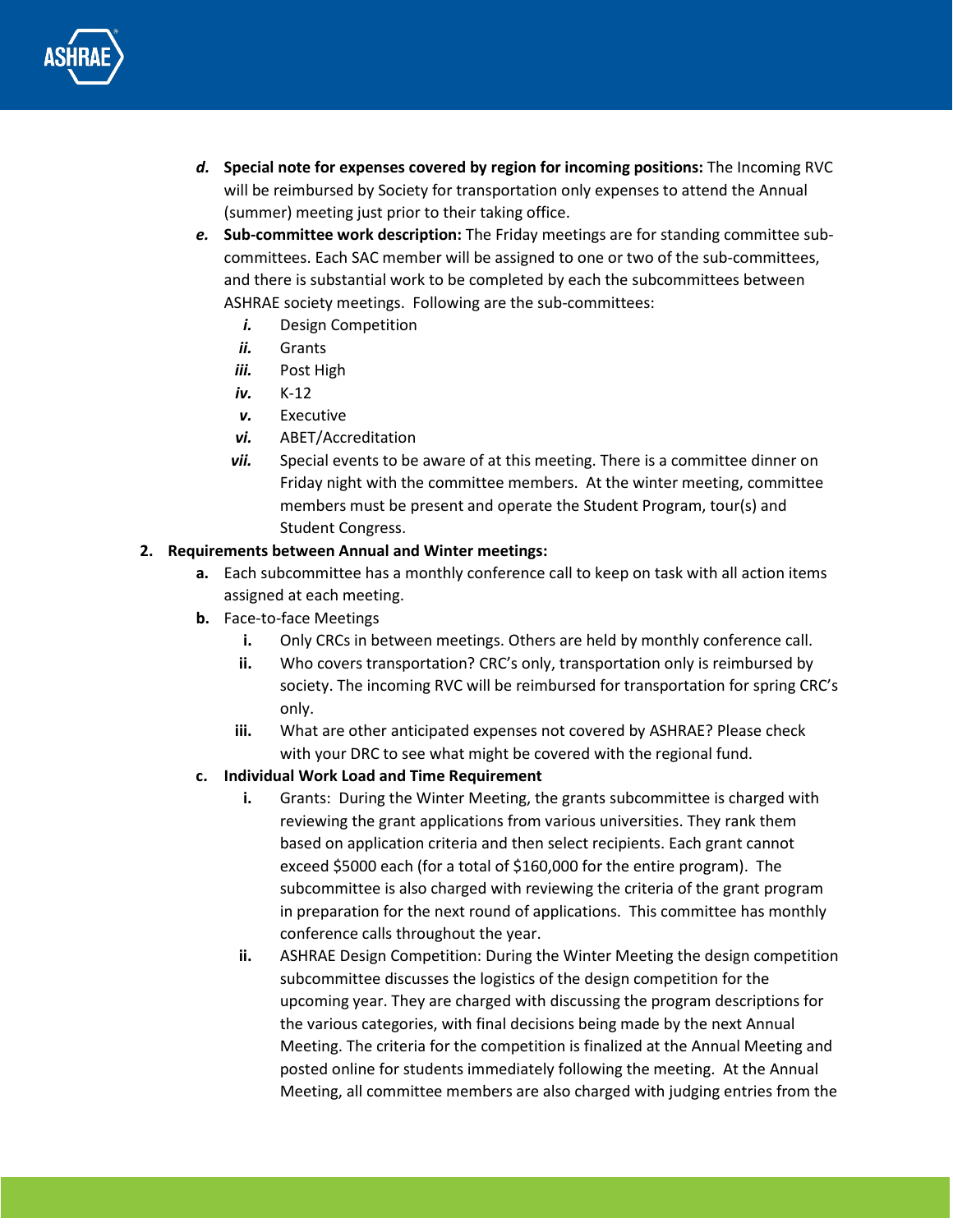

design competition just concluding. Between the Annual Meeting and the Next Winter meeting, the committee members focus on answering questions from students and dealing with immediate problems that may arise with the current competition. The deadline for all entries is May of the following year after being posted. The committee has monthly conference calls throughout the year.

- **iii.** K-12/STEM: This group works to come up with ways to help members to introduce K-12 students to engineering concepts and ideas. They work to improve resources such as posters, handouts, videos and experiments. They are currently working to develop the first official ASHRAE K-12/STEM program, in addition to the activity-related materials currently supported. This committee has monthly conference calls throughout the year.
- **iv.** Post High: This sub-committee works throughout the year to ensure all college level students have the resources they need to become engaged in the HVAC industry. For the Winter Meeting, they plan the Student Program at the winter meeting which includes recruiting speakers, organizing the career panel, and the awards portion of the breakfast. They organize and facilitate the student tour of a local facility during the Winter Meeting. They also are charged with organizing and running the Student Congress that takes place on the Monday of the Winter Meeting. At the Annual Meeting, this committee also reviews the student branch manual for necessary changes, votes on the Student Branch Advisor of the Year Award, and begins planning the Student Program for the next Winter Meeting. New post-high program ideas or modifications are discussed at this time also. This committee has monthly conference calls throughout the year.
- **v.** ABET: This sub-committee represents ABET, the accreditation board for engineering, computing, and engineering technology programs. ASHRAE has a member that serves on the ABET board, an alternate, and two members that serve on the engineering and engineering technology commissions. The subcommittee also approves Program Evaluator (PEV) applications.
- **vi.** ExCom: This group is made up of the chair and vice-chair of the full SA committee and the chairs of each subcommittee. They oversee the duties of each subcommittee to ensure tasks/action items are completed in a timely fashion. They are also responsible for reviewing the student activities budget. This committee has monthly conference calls throughout the year.

#### **3. Attend your Chapters Regional Conference (CRC) each year:**

**a.** Typically the RVCs of the Student Activities Committee fly in on a Thursday and fly home on a Saturday night or Sunday morning. They will present the workshop for SA chapter chairs at the CRC (they get training for this at the Annual Meeting). For regions with spring CRCs (VI, VIII, and XI), you would attend as the Incoming RVC. The outgoing RVC would present the workshop and incoming RVC watches and learns. Typically the current RVC asks the incoming RVC to help with a part of the workshop so they have chance to participate with their chairs. Present regional SA awards, as applicable.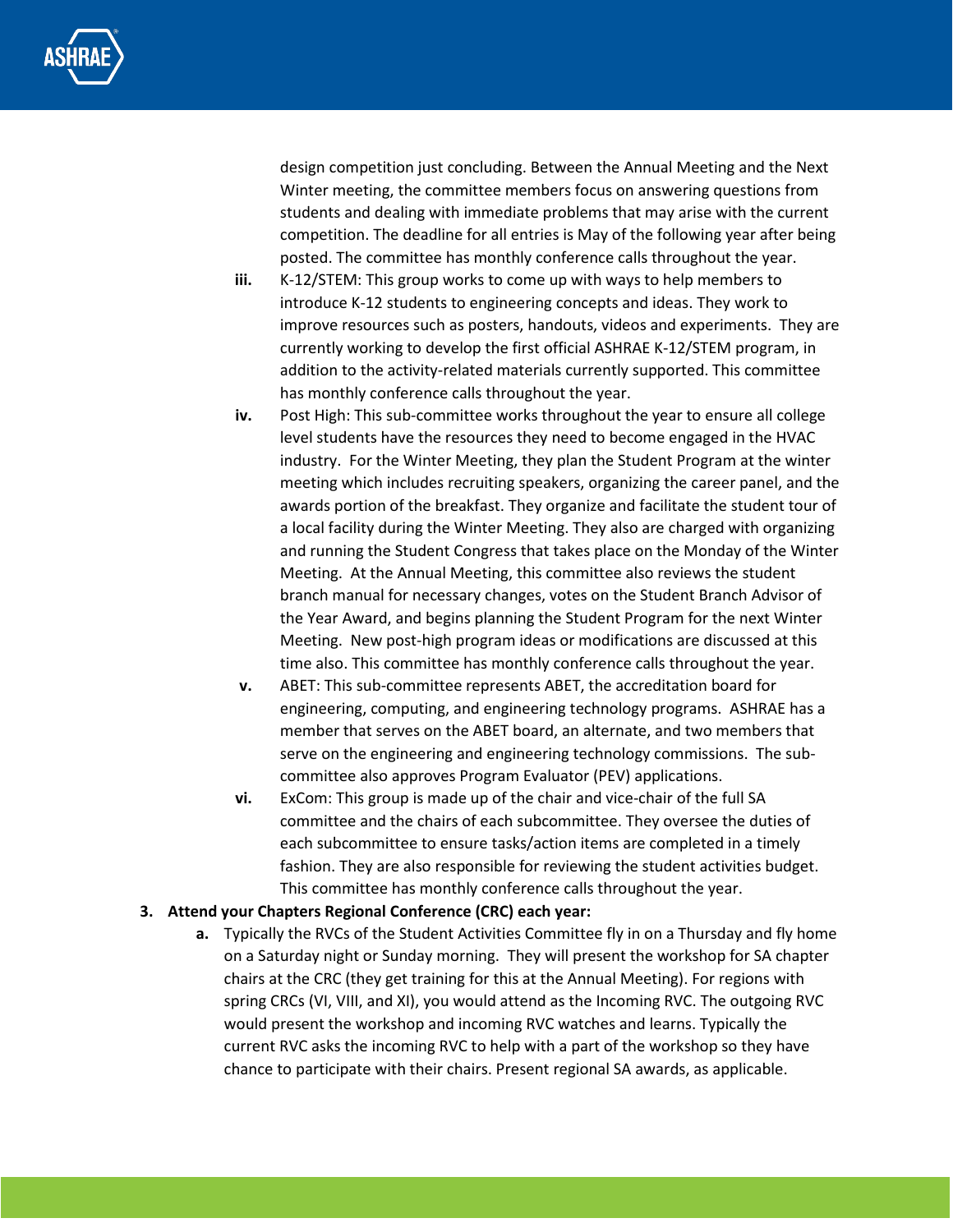

- **b.** Transportation costs only for the SA Chairs and RVCs are paid by Society. This includes transportation reimbursement for the Incoming SA RVC by Society.
- **c.** Some regions do provide some reimbursement for expenses beyond transportation. Please check with your DRC to see what these might be.
- **d.** The Incoming RVC will be reimbursed by Society for transportation only expenses to attend the spring CRC just prior to their taking office.

### **4. Chapter Visits.**

Based on the need identified by the DRC in the Region, the SAC RVC can be expected to visit 2-3 selected Chapters in their Region. Transportation costs only are paid by Society. The chapters are typically asked to pay for your hotel and meal costs. The region generally picks up any cost that the chapter is not able to pay. Chapter visits are also an opportunity to visit employers, give an extra workshop, attend a board of governors meeting, etc. Review all chapter visit schedules with your DRC for approval thereby.

### **5. Attend regional planning meeting:**

- **a.** Please check with your DRC for specific Regional information.
- **b.** Attendance at your regional planning meeting is critical for planning the upcoming year and your regional activities. The meeting length, location, and time of year will depend on when whether your CRC is held in the spring or fall. Some regions conduct regional planning sessions in a one day meeting at a central regional location. Some are two-day planning sessions. Others are conducted via web meetings. Some are combined with other regional activities or events such as regional President-Elect Training. It is important to verify how your regional planning meeting is conducted and what expenses are covered by the region. Your responsibility is to report on the regional Student Activities Committee activities and gather input and feedback from your regional leadership. It is also a time to discuss other regional activities such as nominations, honors, and awards. Other fun or entertaining activities may be planned around the meeting and those are generally optional.
- **c.** Transportation costs only are paid by Society.
- **d.** Please check with your DRC for specific Regional information. Several regions generally cover some of these expenses for this meeting but please verify this with your DRC.
- 6. Help the Chapter Chairs during the course of the year with questions they may have. Each Student Activities RVC is responsible for communicating with their chapter chairs during the year. Often times a simple phone call is all it takes to prompt someone to act. Everyone is very busy in their personal and professional life. If you make contact with the chair you will be proactive and show them that you care. Communication to your chairs is very important. You should attempt a monthly call to all chapters, but particularly struggling chapters for encouragement and support. There are many ways to work with the chapter chairs throughout the year.